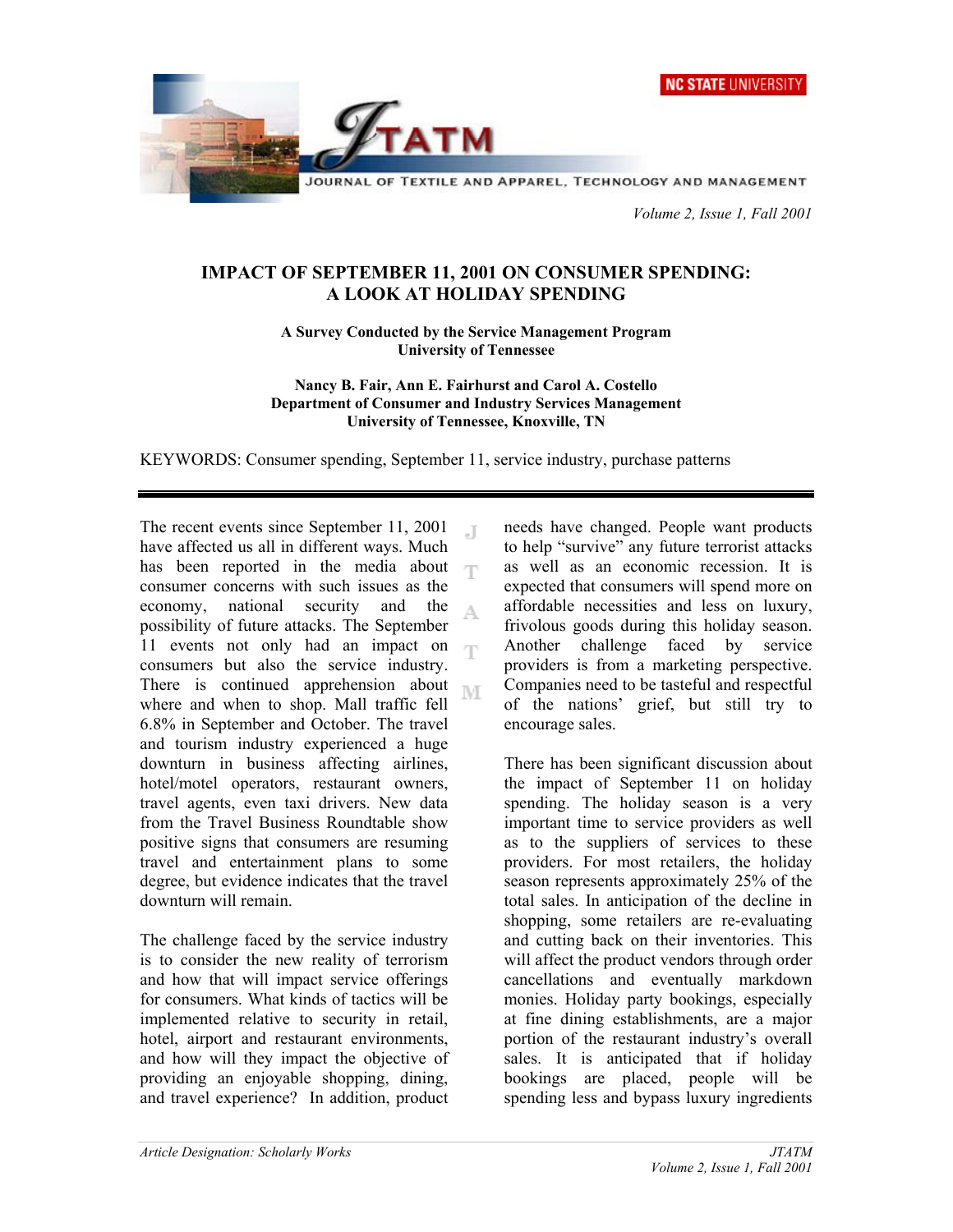and pricey beverages. Despite price-cutting efforts by retailers, hoteliers, restaurant owners, airlines, etc. during the holiday season, there is more that is needed to encourage consumer spending. These service providers will have to work to rebuild consumer confidence that was dwindling even prior to the events of September 11.

Little has been reported on the emotional state of consumers and how this emotional state will affect holiday activities and purchasing plans. The Service Management Program at the University of Tennessee has conducted a survey of Southeastern U.S. consumers to better understand the implications of recent events on the upcoming holiday season. This study assessed implications AND provides action plans for industry's use for this important business time.

The consumer survey developed by the retail and hospitality faculty contained six sections:

| Section 1. Differential Emotions Scale   |
|------------------------------------------|
| Section 2. Importance of holiday         |
| activities                               |
| Section 3. Importance of factors related |
| to visiting public places                |
| during the holidays                      |
| Section 4. Likelihood of carrying out    |
| holiday-related activities               |
| Section 5. Demographic information       |
| Section 6. Open-ended questions.         |
|                                          |

The survey was mailed to a random sample of 2000 residents of the ten southeastern states of Alabama, Florida, Georgia, Kentucky, Mississippi, North Carolina, South Carolina, Tennessee, Virginia, and West Virginia. Two hundred forty-nine surveys were undeliverable. Two hundred sixty-seven useable surveys (15.2% return rate) were returned in time to be included in this report.

Tables of results are included at the end of this report. The survey instrument and indepth analysis are available on request.

# **Demographic Profile**

The age of the respondents ranged from under 20 to over 70. The majority of the ages (65.5%) were between 30 and 59 years (see Table 1). Females were the primary respondents (64.4%), and household size ranged from 1 to 13 persons, with 80% having numbers between 2 and 4.

#### **Table 1. Demographic characteristics of respondents**

| Characteristics                | Percentage   | <b>Number</b>  |
|--------------------------------|--------------|----------------|
|                                |              |                |
| <b>GENDER</b>                  |              |                |
| Male                           | 35.6<br>64.4 | 95             |
| Female                         |              | 172            |
| AGE                            |              |                |
| Under 20                       | 1.5          | 4              |
| 20-29                          | 8.6          | 23             |
| 30-39                          | 17.6         | 47             |
| 40-49                          | 26.6         | 71             |
| 50-59                          | 21.3         | 57             |
| 60-69                          | 15.7         | 42             |
| 70 and over                    | 8.6          | 23             |
|                                |              |                |
| <b>EDUCATION</b>               |              |                |
| High school                    | 24.3         | 65             |
| Some college                   | 27.7         | 74             |
| 2-year degree                  | 12.4         | 33             |
| 4-year degree                  | 22.5         | 60             |
| Graduate degree                | 11.6         | 31             |
| <b>INCOME</b> , dollars        |              |                |
| Less than 10,000               | 2.6          | 7              |
| 10,000-14,999                  | 3.0          | 8              |
| 15,000-24,999                  | 5.6          | 15             |
|                                |              |                |
| 25,000-34,999                  | 13.1         | 35             |
| 35,000-49,999<br>50,000-74,999 | 25.8         | 69<br>64       |
| 75,000-99,999                  | 24.0         | 31             |
|                                | 11.6         | 21             |
| 100,000-149,999                | 7.9          |                |
| 150,000-199,999                | 0.7          | $\overline{2}$ |
| NUMBER IN HOUSEHOLD            |              |                |
| One                            | 11.2         | 30             |
| Two                            | 43.4         | 116            |
| Three                          | 17.2         | 46             |
| Four                           | 19.5         | 52             |
| Five                           | 4.1          | 11             |
| Six                            | 0.4          | 1              |
|                                |              |                |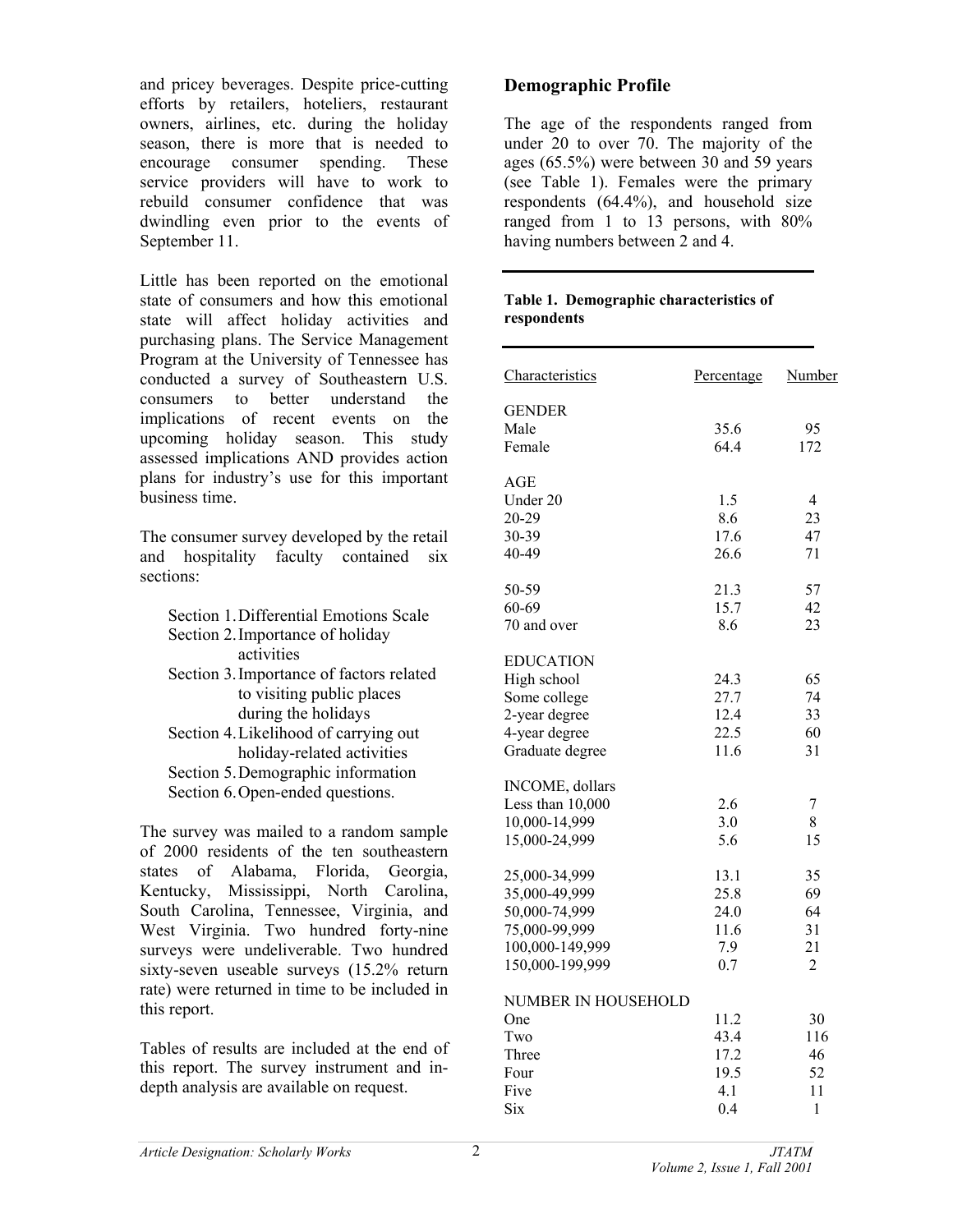| Eight    | 0.4 |  |
|----------|-----|--|
| Thirteen | 0.4 |  |

Scale 1=not likely at all, 3=somewhat likely, 5=very likely.

Household income ranged from less than \$10,000 per year to over \$150,000 per year. Incomes of 74.5% of the respondents were between \$25,000 and \$99,999 per year. Additionally, 74.2% of the respondents completed schooling beyond high school with over one-third obtaining B.S. or graduate degrees. The demographic profile of this sample is consistent with the national profile of consumers.

### **I Want to Be Happy, But…..**

The Differential Emotions Scale is a selfreported instrument designed for use in the assessment of an individual's experience of fundamental emotions or patterns of emotions (see Table 2). The frequency with which an emotion is experienced over time may be viewed as an emotional trait. Respondents were asked to indicate how frequently they had experienced a range of 30 feelings since September 11. The scale ranged from a value of 1=rarely or never to 5=very often.

|  | Table 2. Emotional score of respondents |
|--|-----------------------------------------|
|  |                                         |

| Emotion  | Male | Female  |
|----------|------|---------|
| Joy      | 3.34 | 3.41    |
| Surprise | 2.67 | 2.89*   |
| Guilt    | 1.49 | 1.58    |
| Interest | 3.25 | 3.29    |
| Contempt | 2.17 | $1.84*$ |
| Despair  | 1.90 | $2.10*$ |
|          |      |         |

\* Significant difference at p<0.05. Scale 1=rarely or never, 2=hardly never, 3=sometimes, 4=often, 5=very often.

Respondents did not indicate having particularly strong emotions, and emotions were similar for both males and females. The strongest emotions indicated by this group were positive (joy, interest). However, based upon the scale, these emotions only were felt "sometimes". Negative feelings (guilt, contempt, and despair) on average were hardly ever experienced.

Based on the data, it appears that there are not extreme feelings negative or positive. Respondents do not appear very optimistic. However, consumers are not in the depths of despair, so there may be opportunities for providers of goods and services to positively influence the emotional state of their customers and build a stronger relationship with them.

Many of the respondents indicated that one of the positive business practices that has emerged since September 11 was that service people were more polite. "People are more considerate, taking that "extra" moment to be nicer, helpful. People smiling, sharing our sorrows with each other, especially waiting in lines in groceries, post offices, fast food establishments."

### **A Time for Families**

Respondents were asked to indicate how important a selection of holiday activities will be for them this year (see Table 3). The scale ranged from a value of 1=not at all important to 5=very important. Factor analysis indicated five categories of activities with varied levels of importance.

|                    | Table 3. Importance of spending time on |
|--------------------|-----------------------------------------|
| various activities |                                         |

| Activity         | Male | Female  |
|------------------|------|---------|
| Socializing      | 2.66 | $3.00*$ |
| Shopping         | 3.15 | 3.38    |
| Recreation       | 2.58 | 2.50    |
| Time with family | 4.12 | $4.36*$ |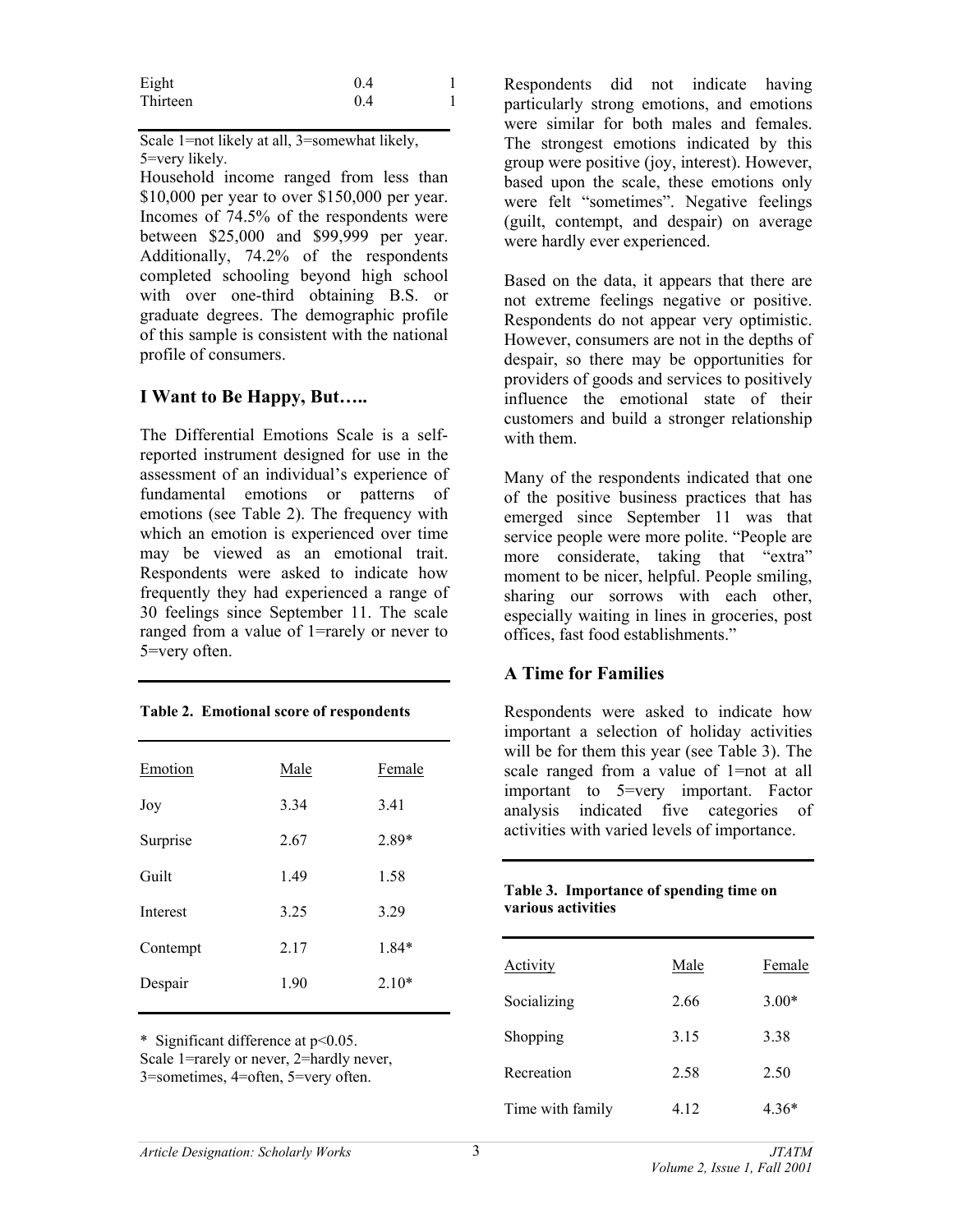| Traveling | 3.12 | 3.14 |
|-----------|------|------|
|           |      |      |

\*Significant difference at p<0.05. Scale 1=not at all important, 3=somewhat important, 5=very important.

Family-oriented activities including eating out with family, visiting family locally, and attending religious services were the most important activities on the list (4.36 females/ 4.12 males). These activities were particularly important to women.

The importance of family was noted repeatedly in the open-ended questions. "We will treasure our time spent together more than ever before." "I will make more effort to make the holidays a peaceful time to enjoy the presence of family and appreciate simple meals and joys."

Shopping for gifts for family, friends, and self and traveling out of town to visit family, friends, or take a vacation were "somewhat important". Social activities including entertaining at home, attending parties in private homes and public places were less important, as were recreational activities.

### **Keep Up the Good Work, Plus…**

Respondents were asked to indicate the importance of various factors when they visit public places and businesses (see Table 4). The scale ranged from 1=not at all important to 5=very important. Factor analysis indicated four categories of factors that will be of importance to consumers.

#### **Table 4. Factors that will be important during the holiday season**

| Factors                            | Male | Female  |
|------------------------------------|------|---------|
| Safety $&$ company reputation 3.31 |      | $3.91*$ |
| Service, product, price            | 4.22 | 4.33    |

| Holiday atmosphere | 2.88 | $3.26*$ |
|--------------------|------|---------|
| Ease of shopping   | 2.99 | 3.10    |

\* Significant difference at p<0.05. Scale 1=not at all important, 3=somewhat important, 5=very important.

The category of factors rated most important (4.22 males/4.33 females) is traditionally associated with successful service providers. This category includes good customer service, informed service staff, convenient location, price of products, and product selection.

Safety and company reputation, which includes personal safety, visible security, patriotic promotions of the company and charitable contributions of the company, also were considered important, especially to women (3.31 males/3.91 females).

Safety issues were raised in the open-ended questions. People appreciated the heightened and visible security. They were also willing to be patient if the security measures increased the time spent in lines, etc. The most positive practice cited was the patriotism in attitudes, gestures, and displays. In contrast, the most negative business practice cited was companies using patriotism to make money through overcharging for flags and other patriotic items.

Females seem to value a holiday atmosphere more than males  $(2.88 \text{ men}/3.26 \text{ women})$ . Holiday music and decorations still contribute to holiday shopping.

Ease of shopping, which includes avoiding large crowds, being known at the establishment, and easy access, is somewhat important to both men and women.

### **All I want for Christmas Is……**

Respondents were asked to indicate the likelihood they will carry out a range of consumer activities during the holiday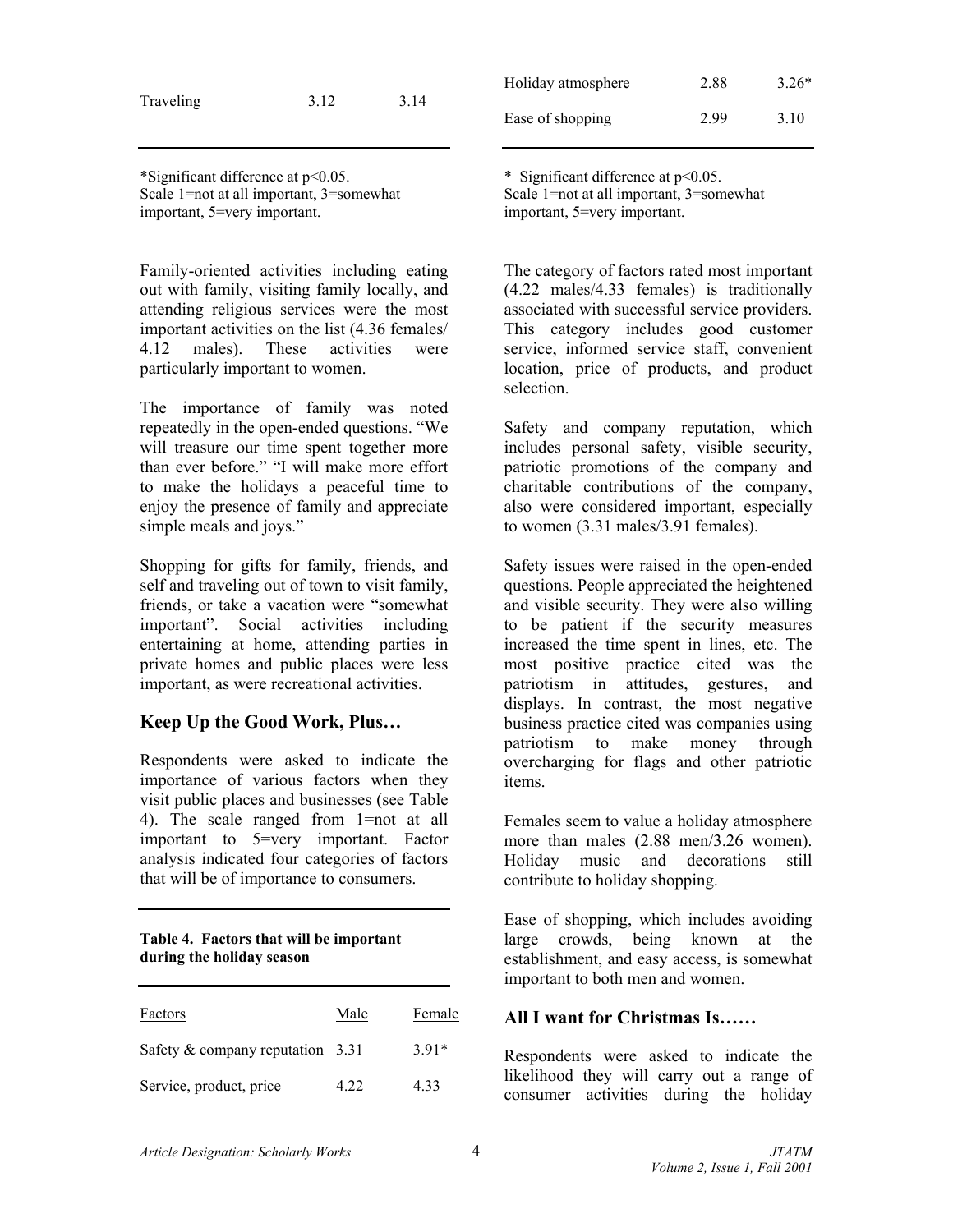season. The scale ranged from 1=not likely at all to 5=very likely (see Table 5).

Family, friends, and practicality emerged as important themes for purchase intentions this year.

The consumer activities that respondents rated as **most likely** to carry out included purchasing gifts for family, preparing meals at home, purchasing gifts in discount stores, eating in restaurants, and purchasing items that are made in America.

#### **Table 5. Consumer activities likely to be carried out this holiday season**

| Activity                                     | Score |
|----------------------------------------------|-------|
| Purchase gifts for family                    | 4.76  |
| Prepare meals at home                        | 4.57  |
| Purchase gifts in discount stores            | 4.48  |
| Eat in restaurants                           | 4.33  |
| Purchase items that are made in America      | 4.31  |
| Purchase practical gifts                     | 4.08  |
| Purchase gifts in department stores          | 3.93  |
| Travel to visit family                       | 3.89  |
| Purchase gifts for friends                   | 3.79  |
| Donate to charitable organizations           | 3.63  |
| Purchase delivery/take-out food              | 3.60  |
| Purchase gifts in specialty stores           | 3.42  |
| Travel to visit friends                      | 3.06  |
| Stay in hotels while traveling               | 3.05  |
| Purchase gifts through catalogs              | 2.80  |
| Purchase as a patriotic gesture              | 2.74  |
| Spend specifically to help the economy       | 2.73  |
| Travel on a vacation                         | 2.62  |
| Purchase gifts for co-workers                | 2.53  |
| Purchase personalized gifts                  | 2.49  |
| Eat out with co-workers                      | 2.43  |
| Eat in expensive restaurants                 | 2.39  |
| Purchase expensive gifts                     | 2.28  |
| Purchase gifts on the Internet               | 2.03  |
| Purchase gifts in luxury specialty stores    | 1.68  |
| Purchase gifts through TV<br>(MISSING VALUE) |       |

Scale 1=not likely at all, 3=somewhat likely, 5=very likely.

Consumer activities considered **likely** to be carried out included purchasing practical gifts, purchasing gifts in department stores,

traveling to visit family, purchasing gifts for friends, donating to charitable organizations, purchasing delivery/takeout food, and purchasing gifts in specialty stores.

Consumer activities considered only **somewhat likely** to be carried out focused on travel and patriotic purchasing. Items include travel to visit friends, stay in hotels while traveling, travel on a vacation, purchase as a patriotic gesture, spend specifically to help the economy, and purchase gifts through catalogs.

Consumer activities considered **least likely** to be carried out focused on coworkers and luxury. Items include gifts for coworkers, eat out with coworkers, eat in expensive restaurants, purchase expensive gifts, purchase gifts in luxury specialty stores, purchase gifts on the internet, and purchase gifts through TV.

## **Final Comments**

We were so impressed by the respondents' willingness and desire to share their feelings. Many of them thanked us for asking for their opinions. The importance of family, faith, and patriotism was noted repeatedly in responses to survey questions. Companies now have a unique opportunity to strengthen their relationships with consumers. Those organizations that position themselves as members of the local community and as sensitive to their customers' needs can build customer loyalty.

## **EXECUTIVE SUMMARY**

• Results from the analysis that centered on emotional feelings did not indicate that respondents had particularly strong emotions. They did not appear to be very optimistic, but are not in the depths of despair.

Action Point: Americans have been on an emotional roller coaster since September 11. Providing positive experiences to your customers this holiday season can build customer loyalty. Conversely, negative